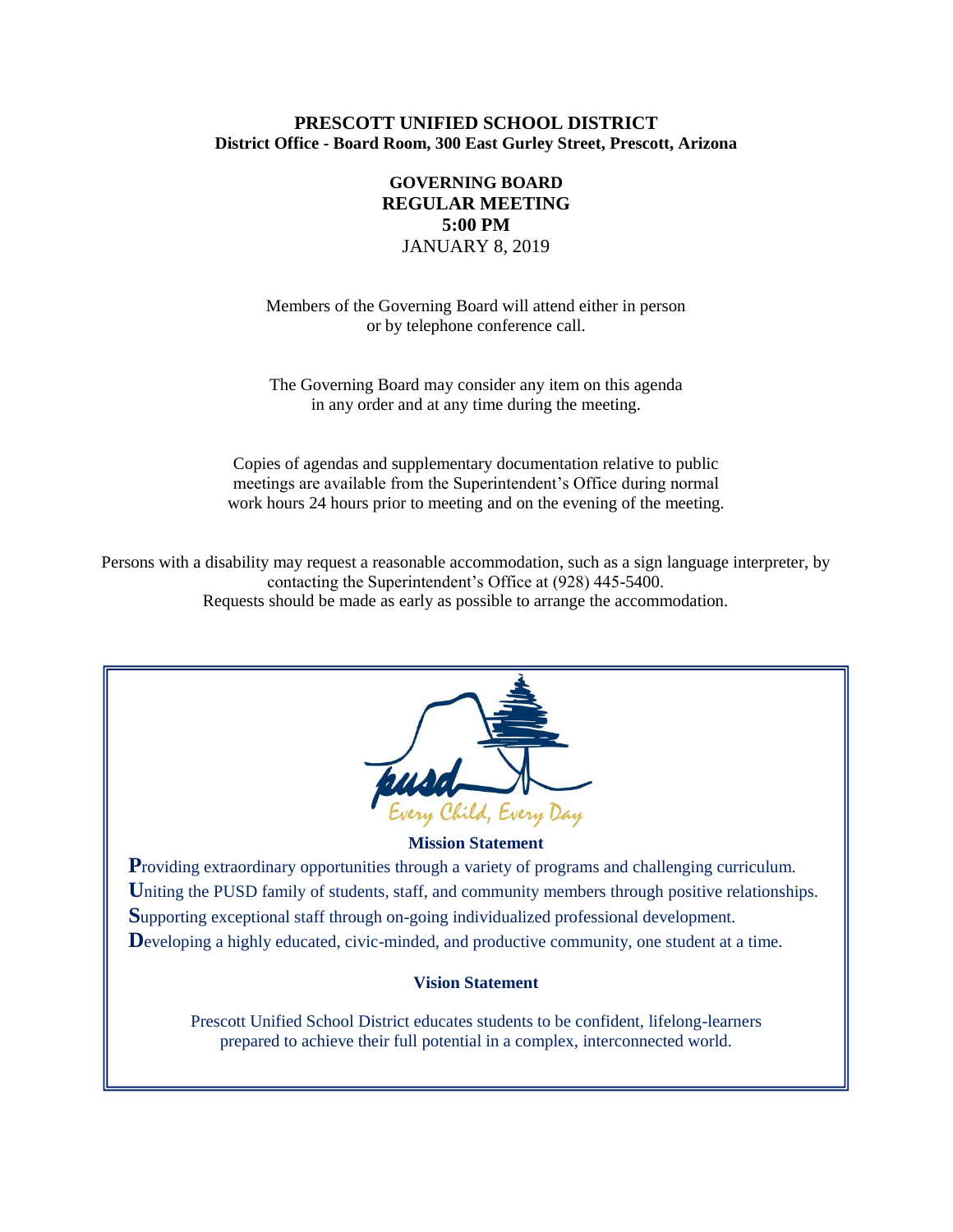# **AGENDA**

#### 1. **CALL TO ORDER** - President John Mackin

### 2. **APPROVAL OF AGENDA** - President John Mackin

A. Consider approving the agenda as presented.

### 3. **OPENING CEREMONY**

- A. Welcome President John Mackin
- B. Pledge of Allegiance

#### 4. **APPROVAL OF MINUTES**

A. Consider approving the minutes from the Governing Board Study and Voting Session of December 4, 2018.

RELEVANT INFORMATION: Board policy requires approval of minutes.

Presenter: Mr. Joe Howard, Superintendent

#### 5. **PRESENTATIONS**

A. Recognition of Mr. John Mackin - Outgoing Governing Board President

Presenter: Mr. Joe Howard, Superintendent

B. Instructional Minute

Presenter: Mrs. Kelli Bradstreet

### 6. **INFORMATION ONLY ITEMS**

- A. Summary of Current Events
	- 1. Superintendent
	- 2. Governing Board Members

### 7. **ACTION ITEMS**

A. **CONSENT AGENDA** - *All those items listed below may be enacted by one motion and approved as Consent Agenda items with or without discussion. However, any item may be removed from the Consent Agenda and considered separately if a Governing Board member so requests.*

*The resolutions included in the Consent Agenda have been posted in order to waive the reading of the body of the resolutions.* Consider approving the Consent Agenda as presented.

1. Consider approving the certified and classified personnel actions as presented.

RELEVANT INFORMATION: A copy of the personnel report is attached for review.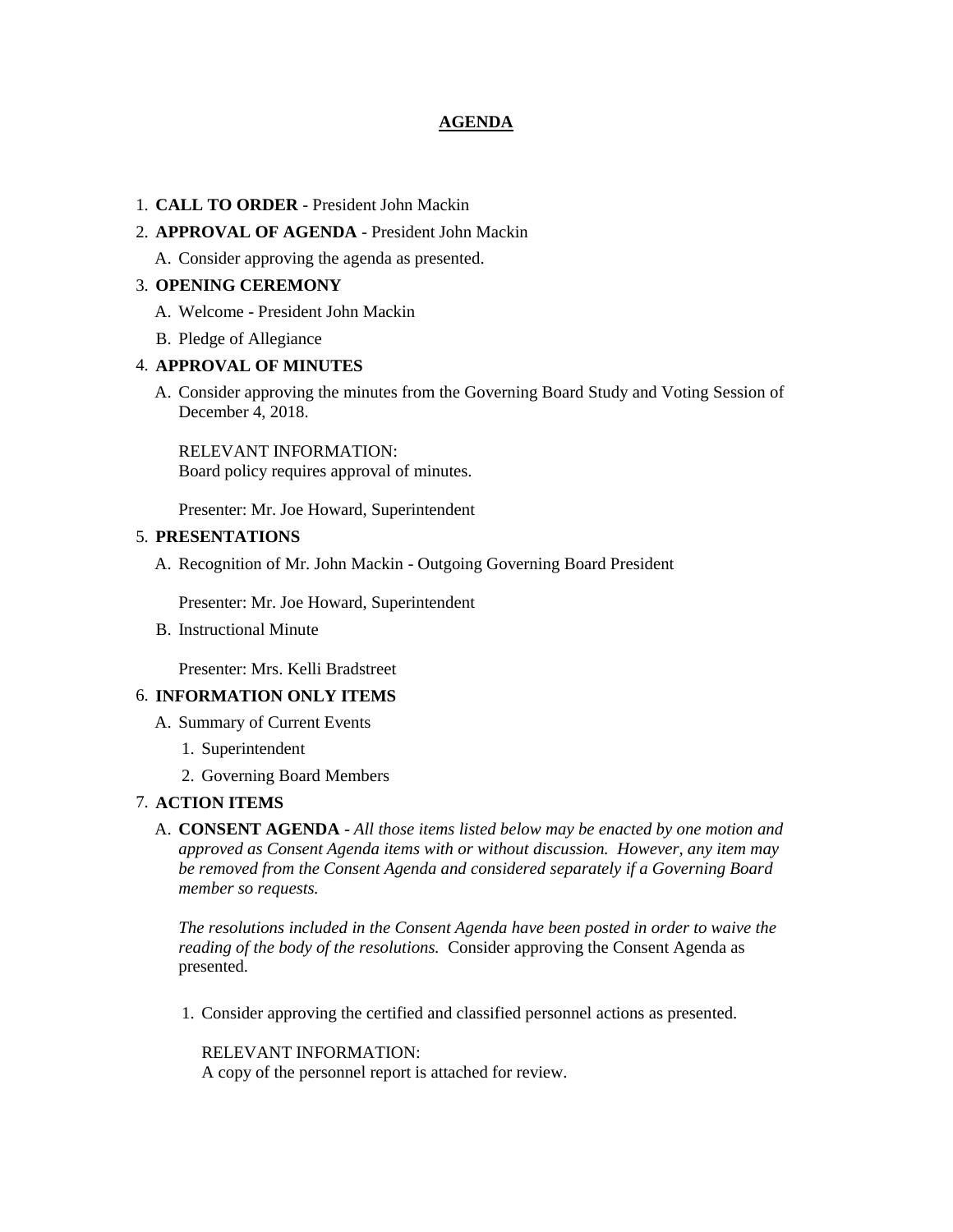Presenter: Mrs. Christa Simmons, Director of Human Resources

2. Consider approving the donations as presented.

RELEVANT INFORMATION: Board policy requires acceptance by the Governing Board of all donations.

Presenter: Mr. Brian Moore, Chief Financial Officer

3. Consider ratifying the vouchers as presented.

RELEVANT INFORMATION: Arizona Revised Statutes requires approval/ratification of all vouchers.

Presenter: Mr. Brian Moore, Chief Financial Officer

4. Consider approving the Student Activities Fund Statement of Receipts and Disbursements for December, 2018, as presented

RELEVANT INFORMATION: Please see the attached reports.

Presenter: Mr. Brian Moore, Chief Financial Officer

## B. STUDY AND VOTING SESSION

1. Consider nominations and election for the position of Governing Board President.

### RELEVANT INFORMATION:

The Governing Board annually elects a new President according to A.R.S. 15-321. After electing a new Governing Board President, that person will then take over running the meeting.

Presenter: Mr. Joe Howard, Superintendent

2. Consider nominations and election for the position of Governing Board Vice-President.

#### RELEVANT INFORMATION:

The Governing Board elected to add the position of Vice-President to the Governing Board. This position would serve as a back-up to the President and would not be a President-Elect position. The Vice-President would chair the board meetings in the absence of the President.

Presenter: Mr. Joe Howard, Superintendent

3. Consider approving the day and time for Governing Board meetings for the year 2019.

### RELEVANT INFORMATION:

The Governing Board annually shall approve a schedule for meetings for the following year.

See attached meeting schedule.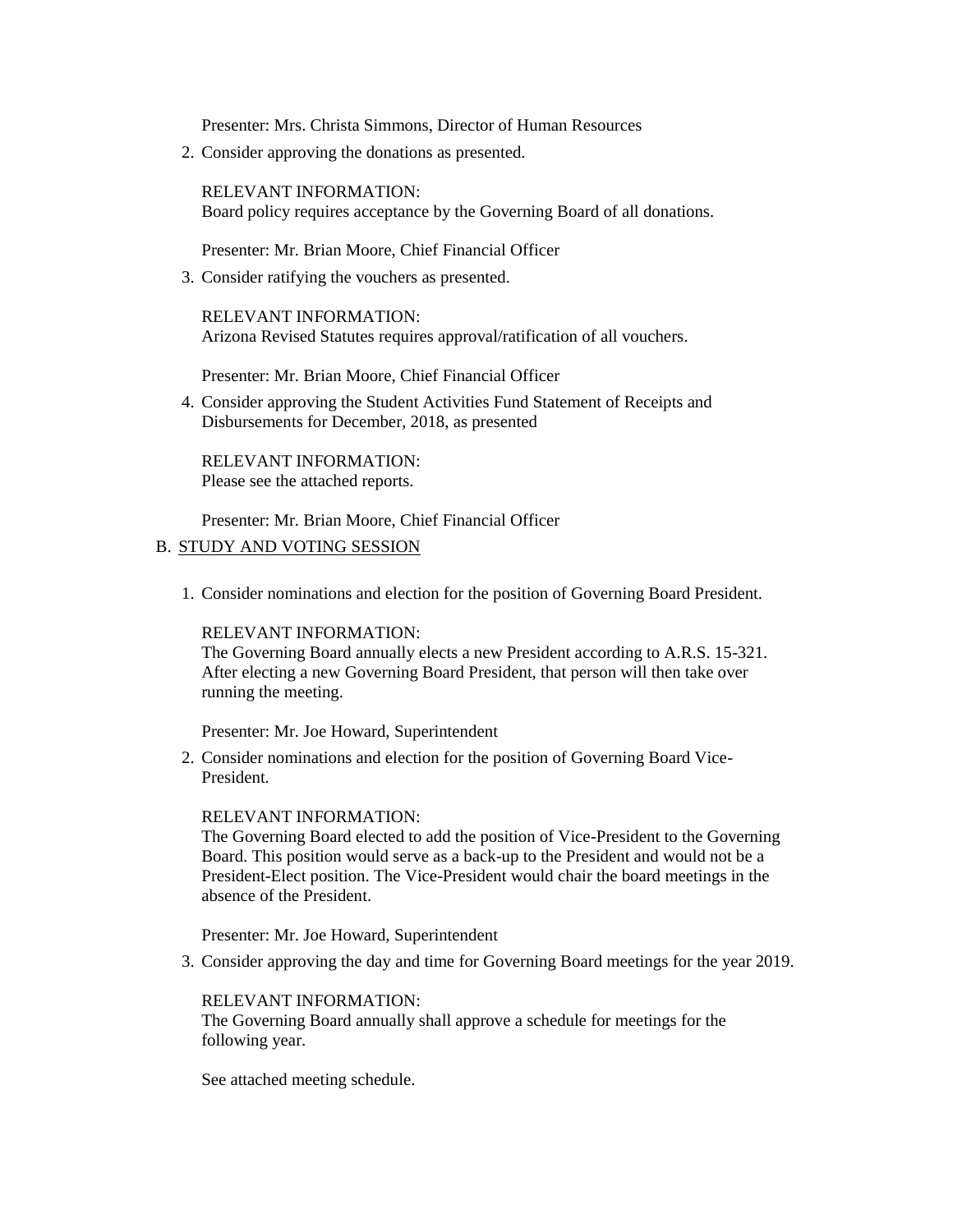Presenter: Mr. Joe Howard, Superintendent

4. Consider approving an update to the current Memorandum of Agreement (MOA) between The Air Force Junior Reserve Officer Training Corps (JROTC) and Prescott High School, as presented.

# RELEVANT INFORMATION:

The purpose of the agreement is to update the current MOA language . The primary updates are as follows:

- Revamps of the overall format to improve readability
- Removes language requiring the Air Force to furnish Information Technology equipment
- Clarifies that instructor candidate background checks are a function of the school
- Clarifies voluntary student enrollment, plus requirements for continued student enrollment
- Clarifies the Minimum Instructor Pay and Air Force cost share (reimbursement) process
- Requires establishment of organizational email accounts for monthly reimbursement statements
- Adds language explaining the dual chain of responsibility for AFJROTC instructors
- Clarifies the responsibilities of schools as they relate to managing AFJROTC instructors
- Adds language for schools to collect, maintain, report student academic and graduation metrics
- Adds language on continued MOA validity regardless of changes in original signatories

Legal counsel has reviewed this document.

Presenter: Mr. Joe Howard, Superintendent

5. Consider approving a Collaboration Memorandum of Understanding (MOU) between Prescott Unified School District and Northern Arizona Council of Governments (NACOG) Head Start, as presented.

### RELEVANT INFORMATION: The purposes of the Collaboration MOU are:

- To define the coordination and collaboration roles and responsibilities of the Parties and enhance linkages and relationships to achieve a coordinated service system.
- To improve availability and quality of services for children ages three through five and their families by ensuring that all children in the service area have access to quality care and education and that the Parties are planning and